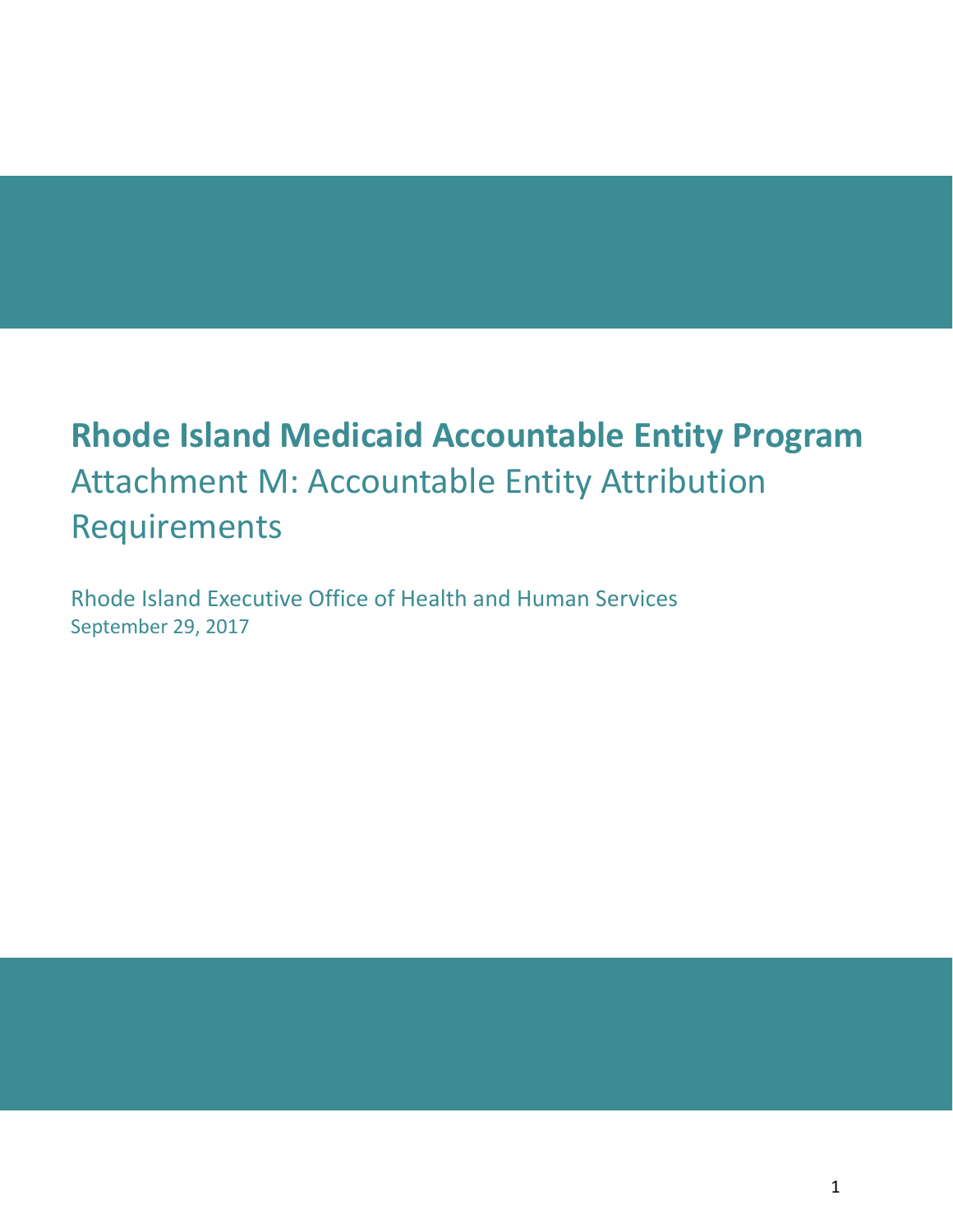# **Table of Contents**

|    | 1. Attribution Overview                                           | 3 |
|----|-------------------------------------------------------------------|---|
|    | 1.1 Attribution Methodology Goals                                 |   |
| 2. | <b>Background</b>                                                 | 3 |
| 3. | <b>Comprehensive AE Attribution</b>                               | 4 |
|    | 3.1. Population Eligible for Attribution to a Comprehensive AE    |   |
|    | 3.2. Certified Comprehensive AE-Identified Providers              |   |
|    | 3.3 Hierarchy of Attribution for Comprehensive AEs                |   |
| 4. | <b>Specialized LTSS AE Attribution</b>                            | 7 |
|    | 4.1. Population Eligible for Attribution to a Specialized LTSS AE |   |
|    | 4.2. Certified Specialized LTSS AE -Identified Providers          |   |
|    | 4.3 Attribution Methodology for Specialized LTSS AEs              |   |
|    |                                                                   |   |

#### **Attachments**

- Attachment A: Excerpts from EOHHS-MCO Contracts Regarding Assignment of Primary Care Providers
- Attachment B: Qualifying Primary Care Services as Identified by CPT Codes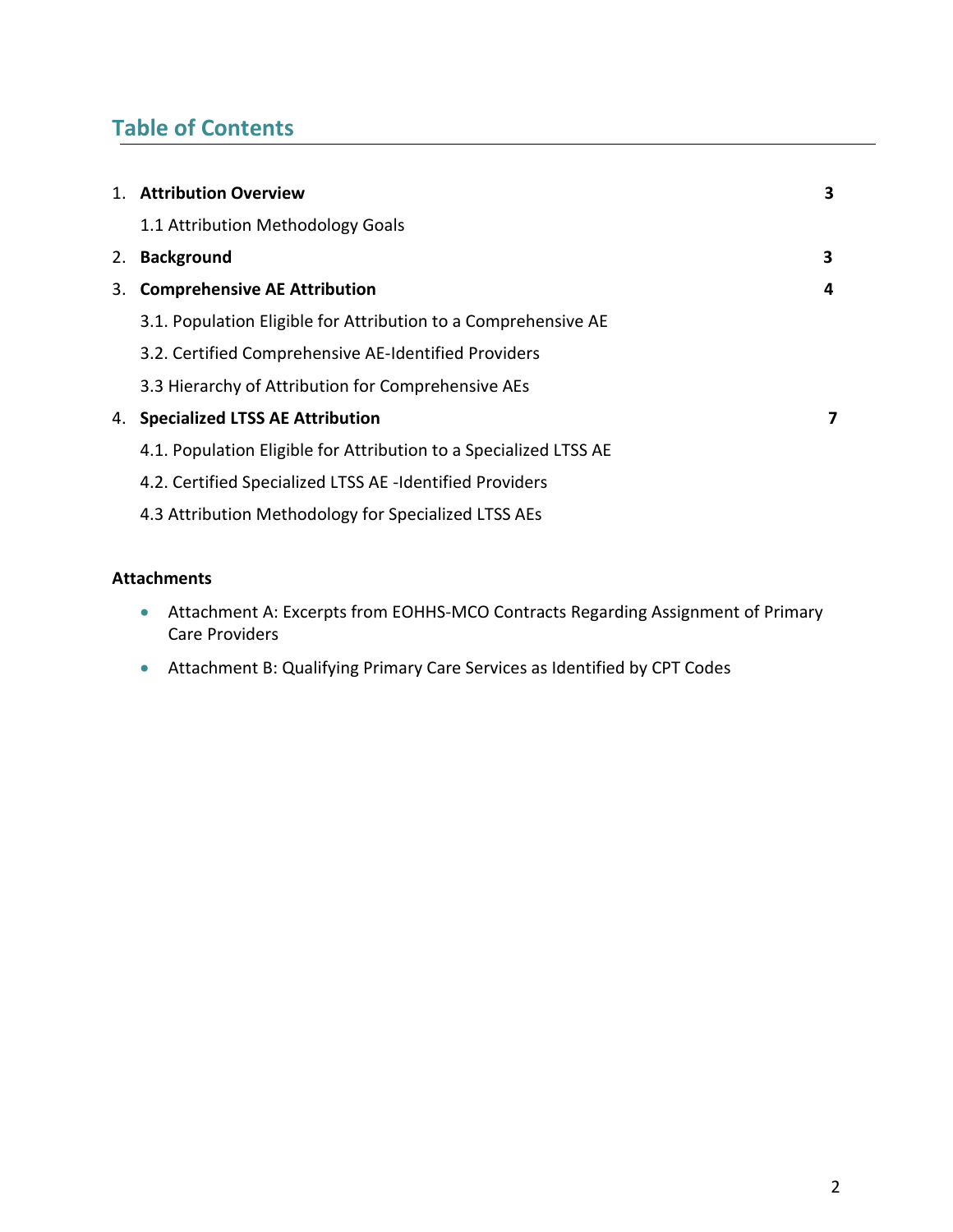### **1. Attribution Overview**

Attribution is the process of defining the population on which total costs are calculated for the purposes of identifying savings under a shared savings or risk contract. Effective attribution provides an incentive for providers and Accountable Entities (AEs) to invest in care management and other appropriate services to keep their attributed population well, with the intention of earning savings by lowering total costs and ensuring high quality care. Attribution does not affect consumers' freedom to choose or change their providers at any point in their care. However, AEs are expected to have continuing responsibility for the care and outcomes of their attributed members on an on-going basis, unless there is a compelling reason for that responsibility to change.

# **1.1.Attribution Methodology Goals**

The attribution method, to be applied across all Managed Care Organizations (MCOs) and AEs, is intended to:

- Allow providers who have identified responsibility for member costs to earn savings by reducing those costs in the future;
- Allow Integrated Health Homes (IHH) to assume this responsibility for members with an approved IHH diagnosis and to allow Long-Term Services and Supports (LTSS) providers to assume this responsibility for members receiving certain longterm care services; and
- Be transparent and understandable to all program participants.

### **2. Background**

Attribution is the foundation of the linkage of the member to an AE. Attribution identifies the population that the AE is accountable for in the overall AE program. This includes accountability of the AE for the health and health care for that person as represented in access, quality, and total cost of care metrics. The program intent is to recognize and strengthen an existing relationship of the member with the AE and its clinical programs. For comprehensive AEs, it is also to establish the basis for such relationship for members who do not have an established relationship with a primary care provider (PCP).

The foundations for attribution are:

- A population of Medicaid beneficiaries eligible for attribution.
- A defined provider roster of the certified AE to which members may be attributed.
	- o Each certified AE will have a defined roster of providers that will qualify the AE for attributed members.
	- o For comprehensive AEs, the provider roster will consist of: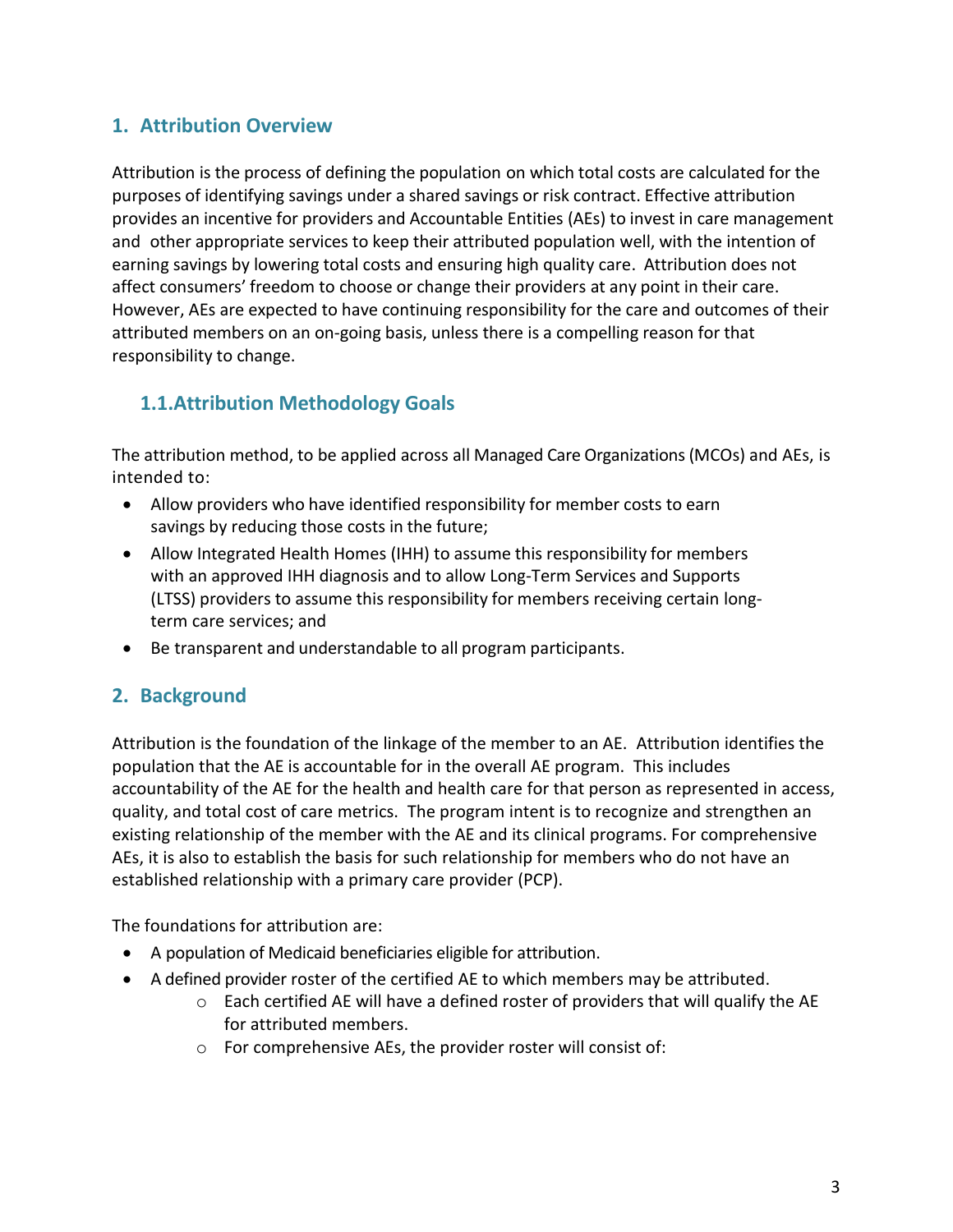- IHH providers as licensed by the Department of Behavioral Health, Developmental Disabilities, and Hospitals (BHDDH) if an IHH is a recognized Partner Provider or Affiliate Provider in the AE; and
- PCPs, as described in Section 3.2, at a Partner Provider or Affiliate Provider in the AE.
- $\circ$  For specialized LTSS AEs, the provider roster will consist of agencies licensed by the Rhode Island Department of Health to provide one or more of the attributable services listed in Table A in Section 4.2.
- A clear methodology for attribution of eligible members to a certified AE.
	- o For comprehensive AEs, this includes:
		- MCO algorithm for initial PCP assignment and attribution; and
		- Methodology for updated attribution based on utilization of identified primary care services provided by an eligible PCP.
	- o For specialized LTSS AEs, this includes:
		- Monthly attribution based on service authorizations; and
		- AE validation of the attribution.

These attribution requirements set forth the basis for:

- (a) Identifying the specific AE provider roster eligible for attribution; and
- (b) The basis for attribution of members to the AE.

An attribution-eligible provider can only participate in one comprehensive AE at a time for the purposes of attribution. An attribution-eligible provider can only participate in one specialized LTSS AE at a time for the purposes of attribution.

A member can only be attributed to a single comprehensive AE at a time. A member can only be attributed to a single specialized LTSS AE at a time. However, a member who meets the requirements for attribution to both a comprehensive AE and a specialized LTSS AE at the same time will be attributed to both AEs.

# **3. Comprehensive AE Attribution**

### **3.1.Population Eligible for Attribution to a Comprehensive AE**

The population eligible for attribution to a comprehensive AE consists of all Medicaid-only beneficiaries enrolled in managed care. Rhody Health Options (RHO) members shall be included in AE attribution if the RHO member is receiving Medicaid benefits only (not Medicare). RHO and Medicare-Medicaid Plan members who have both Medicare and Medicaid coverage are not eligible for attribution to a comprehensive AE.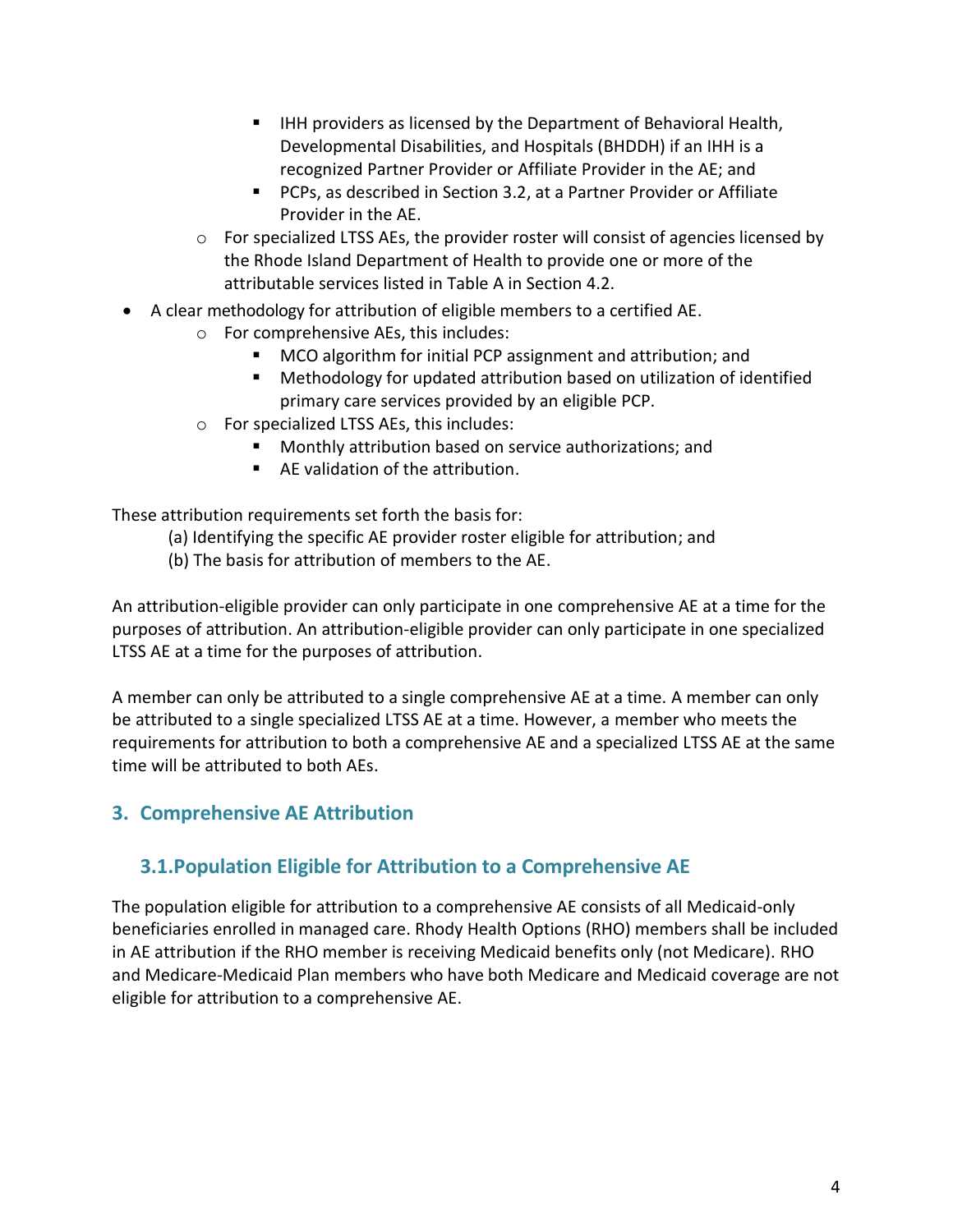# **3.2.Certified Comprehensive AE-Identified Providers**

Attribution of members to comprehensive AE's will be based on the defined roster of providers included within the structure of the AE. For IHHs, recognition by BHDDH as a qualified IHH will be the basis for attributing members to the AE.

For primary care, each AE shall have a defined roster of PCPs. A PCP is defined as the individual plan physician or team selected by or assigned to the member to provide and coordinate all the member's health care needs and to initiate and monitor referrals for specialized services when required. PCPs are Medical Doctors or Doctors of Osteopathy in the following specialties: family and general practice, pediatrics, internal medicine, or geriatrics who have a demonstrated clinical relationship as the principal coordinator of care for children or adults and who have contracted with the MCO to undertake the responsibilities of serving as a PCP as stipulated in the MCO's primary care agreements. PCPs shall also meet the credentialing criteria established by the MCO and approved by EOHHS. In addition to physicians, the PCP may be a nurse practitioner, physician assistant, or a Federally Qualified Health Center (FQHC). Clinicians included in the provider roster shall be identified by TIN and by NPI.

AEs that include FQHCs are required to provide, through an attestation, a list of the clinicians' NPIs that provide direct patient primary care services in an FQHC. This attestation will be part of the application process for all comprehensive AEs and shall be updated minimally on a quarterly basis.

### **3.3.Hierarchy of Attribution for Comprehensive AEs**

Members will be attributed to a comprehensive AE as follows:

#### **Assignment Hierarchy**

#### *1st: IHH Assignment*

If a member is assigned to an IHH, and that IHH is a part of a comprehensive AE, then the member is attributed to that AE. IHH assignment is based on monthly roster produced by BHDDH and provided to the MCO. IHH assignment is based on two sequential steps.

- Step 1: Assignment to the AE based on assignment to IHH, as determined by BHDDH. Note that IHH based attribution is inclusive of persons utilizing ACT services.
- Step 2: Quarterly Updates to that assignment
	- $\circ$  A member attributed to an AE based on assignment to an IHH shall continue to be attributed to that AE for one year following IHH discharge unless:
		- The member is assigned by BHDDH to a different IHH;
		- The member requests that the MCO change his or her PCP to one that is participating in an AE.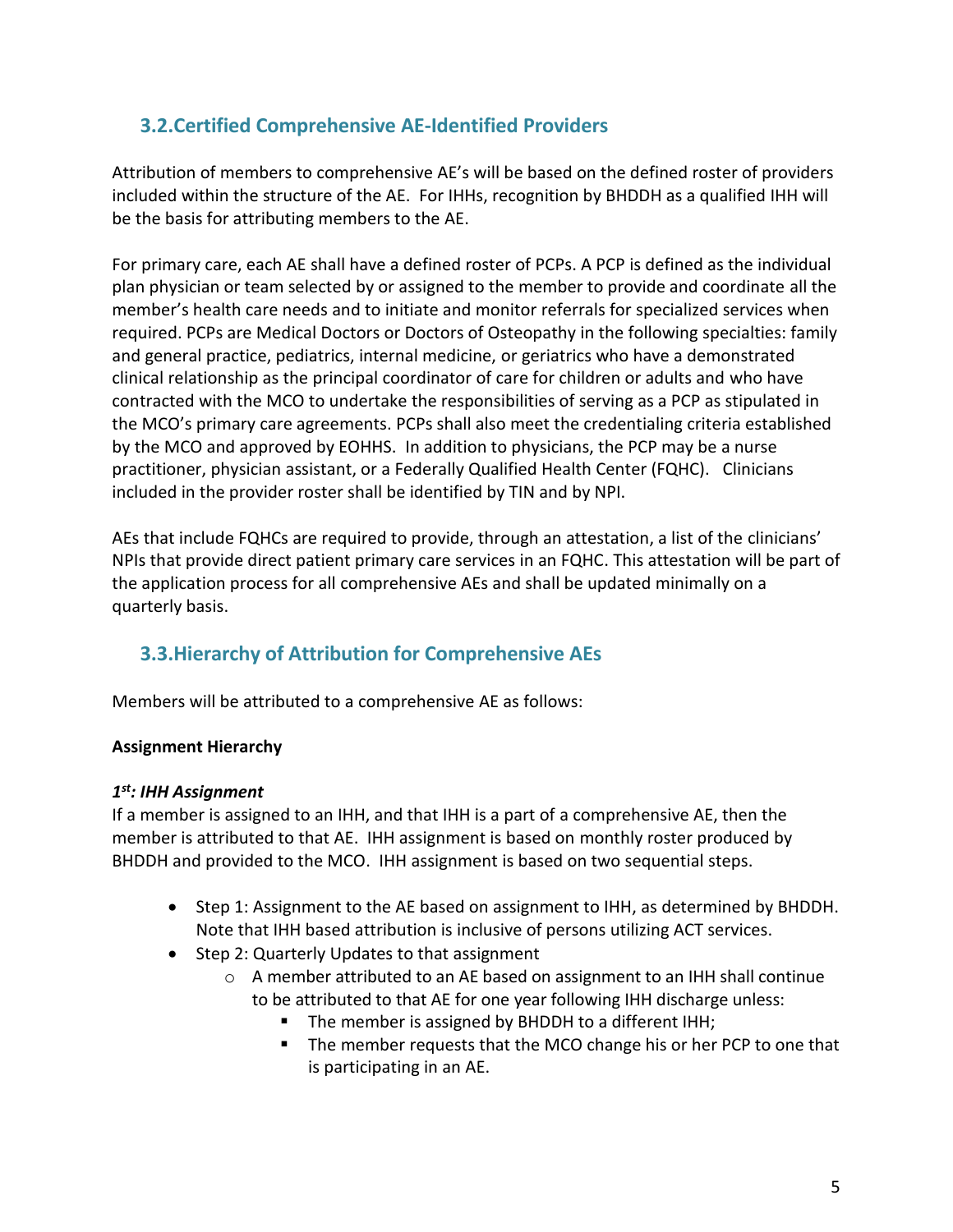#### *2nd: PCP Assignment by the MCO*

PCP assignment by the MCO will be based on two sequential steps:

- Step 1: PCP assignment by the MCO at the point of entry by the member into the MCO
- Step 2: Quarterly updates to that assignment based on:
	- o Member requests to the MCO to change his or her PCP; and
	- $\circ$  Analyses of actual patterns of utilization that demonstrate member use of a different PCP than the one assigned by the MCO.

#### **Step 1: Assignment by the MCO at the point of entry into the MCO**

A fundamental requirement of EOHHS' contract with the MCO is that, to ensure the member's timely ability to meaningfully access health care services, the MCO must ensure that the member has an identified PCP. The challenge for the MCO is that the MCO has very limited information about whether a new member has an established relationship with, or preference for assignment to, a specific PCP. The MCO contract sets forth certain requirements on procedures for PCP assignment that are intended to promote an appropriate PCP assignment for the member (see Attachment A). A member may change his or her PCP assignment at any time, and MCOs routinely inform members of their right to change PCPs at any time upon request.

#### **Step 2: Quarterly updates to PCP assignment and attribution based on:**

- Member requests that the MCO change the PCP to one that is not participating in the AE
- Analyses of actual patterns of utilization that demonstrate member use of a different PCP than the one assigned by the MCO

Despite best efforts by MCOs at initial PCP assignment and the ready accommodation of member requests for a change in the assigned PCP, there will be some differences between the assigned PCP of record and the actual pattern of primary care utilization by the member. MCOs will update attribution on a quarterly basis based on retrospective analysis of actual patterns of primary care use.

EOHHS establishes a stepwise attribution algorithm hierarchy to be used in updating the attribution. Requirements for PCP related attribution are as follows:

- 1. Attribution to the AE will be based on PCP assignment of record within the MCO. PCP assignment of record shall be based on:
	- 1.1. Original assignment by the MCO
	- 1.2. Change of PCP assignment of record based on a member's request to change PCP
	- 1.3. Change of PCP assignment of record based on analysis of the member's actual primary care utilization
- 2. Attribution based on actual primary care utilization: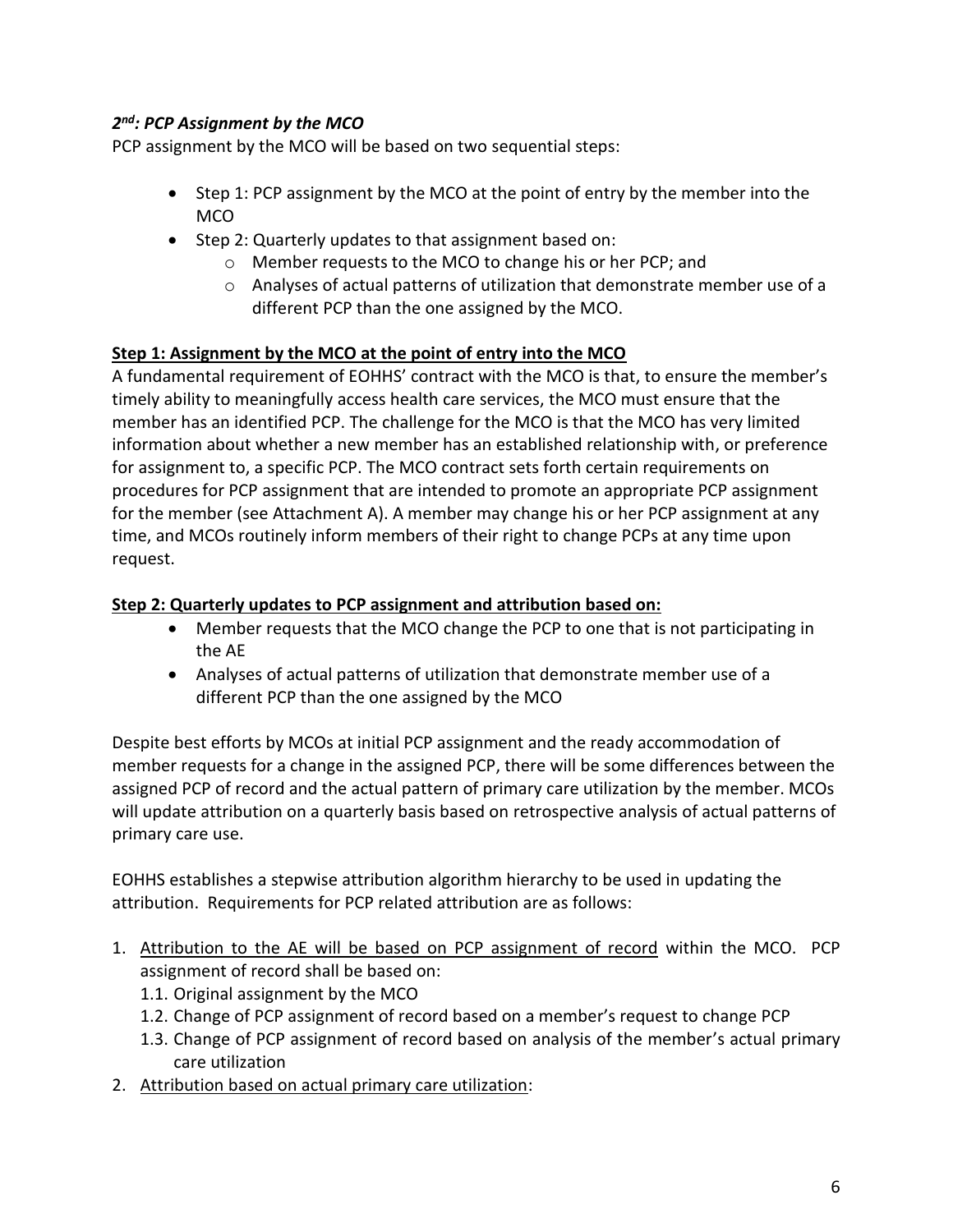- 2.1. Not later than thirty days after the close of each calendar quarter, claims for eligible members shall be analyzed to identify the presence of visits to a PCP with qualifying primary care services as identified by CPT codes and/or FQHC encounter codes for the preceding twelve-month period (see Attachment B for qualifying CPT codes). The provider specialty must be a PCP eligible for attribution.
- 2.2. Attribution will be at the AE level based on aggregating utilization across all TINs that are part of the AE roster of attributable providers. Multiple visits to PCPs within an AE will be aggregated to that AE.
- 2.3. For attributed members that have received all their qualified primary care services from a qualified provider within the AE, the PCP assignment will be unchanged from the PCP assignment as recognized by the MCO.
- 2.4. For beneficiaries that have not received any primary care services during the period, the attribution will continue to be based on the MCO's PCP assignment.
- 2.5. The MCO will identify beneficiaries who have had at least two visits to a PCP with qualifying primary care services as described in 2.1 and received at least one primary care service from a PCP who is not a participating provider in the AE.
	- 2.5.1. For those beneficiaries, the attribution hierarchy will then be as follows:
		- 2.5.1.1. Where there are two or more visits to providers, attribution is based on a plurality of primary care visits, with attribution based on the AE providers or on the non-AE PCP providing the highest number of visits. If the AE's providers are tied for the highest number of visits, attribution will remain with the AE.

To be enrolled in Medicaid managed care, an individual must be Medicaid eligible. MCOs shall be required monthly to provide contracted AEs with electronic lists of attributed members, inclusive of identification of additions and deletions. These lists will be updated to reflect changes including new members, persons who have lost Medicaid eligibility, persons who have requested a PCP not included in the AE, and the results of quarterly updates to PCP assignment and attribution.

# **4. Specialized LTSS AE Attribution**

# **4.1.Population Eligible for Attribution to a Specialized LTSS AE**

The population eligible for attribution to a specialized LTSS AE consists of all adult (age 21 and older) Medicaid-only and Medicare-Medicaid beneficiaries enrolled in managed care, including the Medicare-Medicaid Plan, or receiving Medicaid benefits through Medicaid fee-for-service. Children under age 21 are not currently eligible for attribution to a specialized LTSS AE. An LTSS eligibility determination in the State Medicaid eligibility system is not required for attribution.

Note that the specialized LTSS AE program is a pilot program and as such, EOHHS intends to engage in a systematic review of the guidelines established below as the program develops.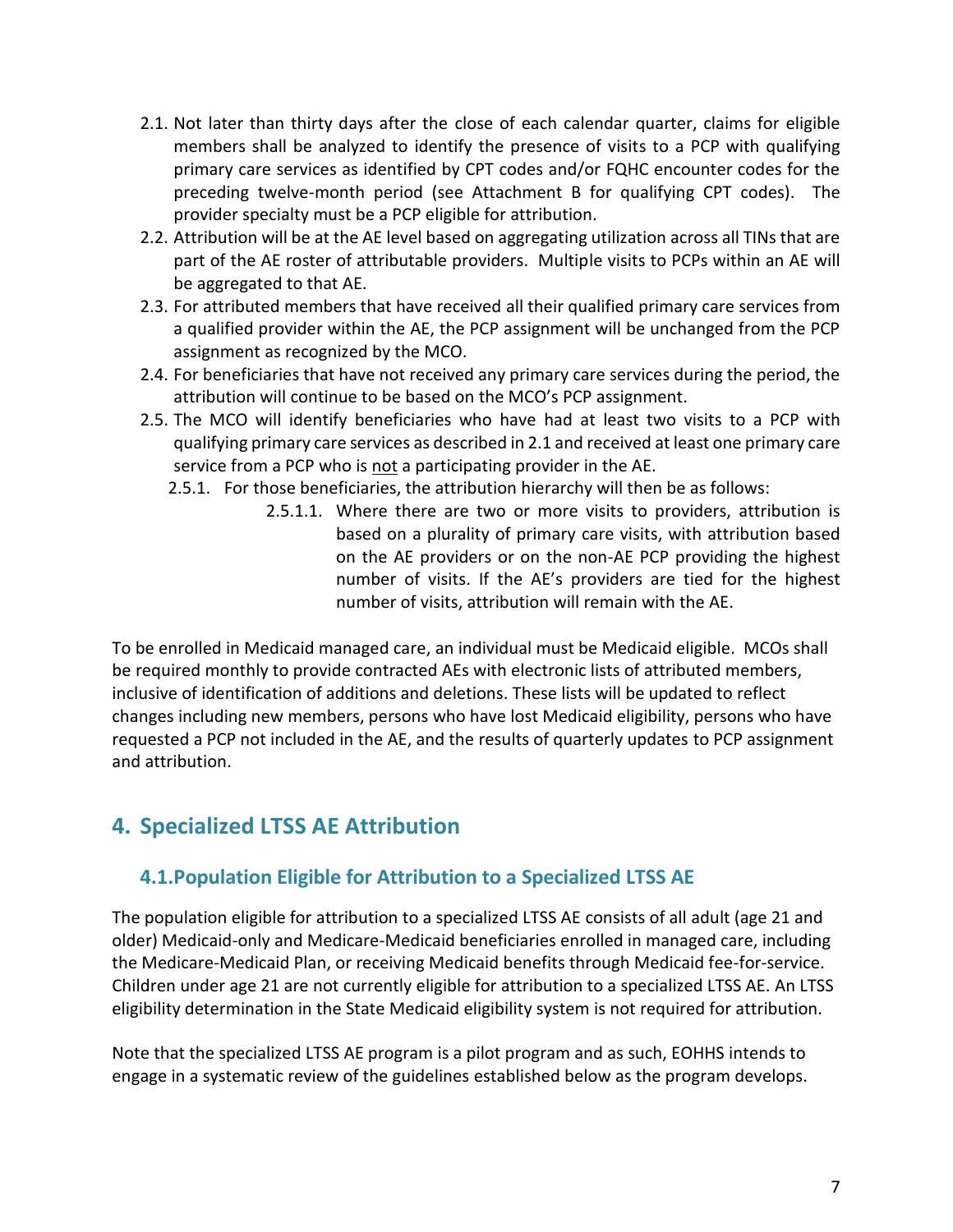# **4.2.Certified Specialized LTSS AE-Identified Providers**

Attribution of members to a specialized LTSS AE will be based on the defined roster of providers included within the structure of the AE. Each AE shall have a defined roster of providers. For specialized LTSS AEs, the provider roster will consist of agencies licensed by the Rhode Island Department of Health to provide one or more of the attributable services listed in Table A. Actual attribution will depend on the composition of providers in the specialized LTSS AE.

| <b>Service Type</b>                                                                         | <b>Attributable Services</b>                            |  |  |
|---------------------------------------------------------------------------------------------|---------------------------------------------------------|--|--|
| <b>Home and Community</b>                                                                   | Home Care Services, including:<br>$\bullet$             |  |  |
| <b>Based Services</b>                                                                       | <b>Homemaker Services</b><br>$\circ$                    |  |  |
|                                                                                             | S5130                                                   |  |  |
|                                                                                             | Home Health Aide/CNA/Attendant Care Services<br>$\circ$ |  |  |
|                                                                                             | S5125<br>٠                                              |  |  |
|                                                                                             | S9122                                                   |  |  |
|                                                                                             | T <sub>1</sub> 004                                      |  |  |
|                                                                                             | <b>Adult Day Health Services</b>                        |  |  |
|                                                                                             | $\circ$ S5100-S5109                                     |  |  |
|                                                                                             | <b>Assisted Living</b><br>٠                             |  |  |
|                                                                                             | T2031<br>$\bigcap$                                      |  |  |
|                                                                                             | Supported Living Arrangements/Shared Living             |  |  |
|                                                                                             | S5136<br>$\bigcirc$                                     |  |  |
|                                                                                             | T <sub>2025</sub><br>$\circ$                            |  |  |
|                                                                                             | T2028<br>$\circ$                                        |  |  |
| <b>Institutional Services</b><br>Long-Stay/Custodial and Skilled Nursing Facility Care<br>٠ |                                                         |  |  |

Services managed by BHDDH for people with intellectual and developmental disabilities are excluded as attributable services.

# **4.3.Attribution Methodology for Specialized LTSS AEs**

Attribution to a specialized LTSS AE will be based on two sequential steps each month:

- Step 1: Monthly attribution based on service authorizations; and
- Step 2: Validation of the attribution.

#### **Step 1: Monthly attribution based on service authorizations**

When a Medicaid beneficiary in Medicaid managed care or Medicaid fee-for-service receives any of the attributable services in Table A, a service authorization or approval is entered into one or more information systems used by the MCO or the State to manage beneficiaries' services. For specialized LTSS AE attribution, this authorization and approval information will be used to link a beneficiary to a specific provider and will be used to attribute beneficiaries to a specialized LTSS AE monthly using the attribution requirements described below.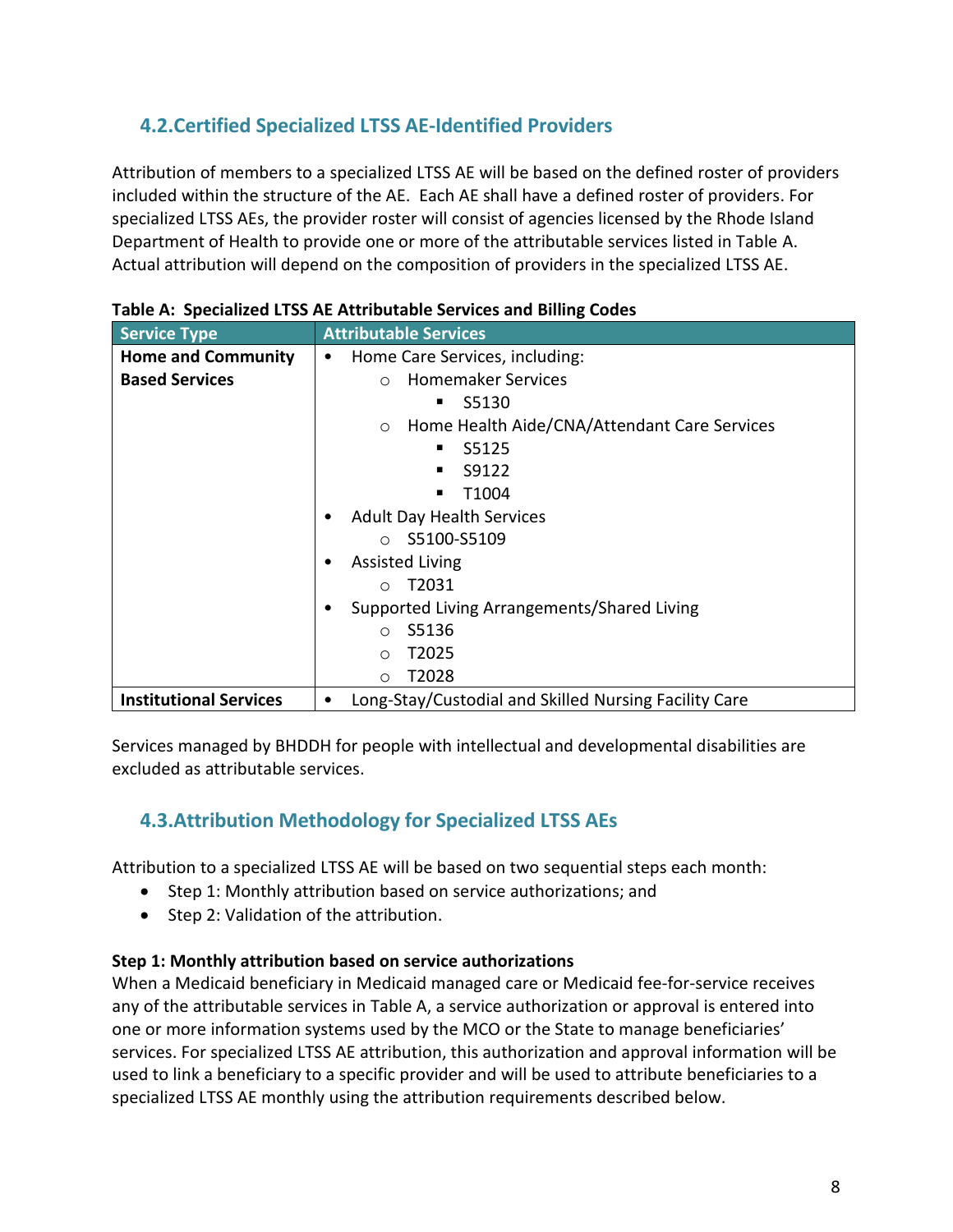The initial attribution to the AE will be based on any active authorization or approval, as of the first day of the month, for a service listed in Table A with any provider on the AE roster. Monthly, the initial attribution will be updated to reflect new authorizations for services, changes in authorization, and changes in Medicaid eligibility. These updates will include people newly attributed to an AE, people who are removed from AE attribution, and people who move from the attribution for one AE to the attribution for another AE.

AEs are expected to have continuing responsibility for the care and outcomes of their patients on an on-going basis, unless there is a compelling reason for that responsibility to change. Once attributed to a specialized LTSS AE, a Medicaid beneficiary will continue to be attributed monthly to the specialized LTSS AE for at least 9 months after the beneficiary stops receiving services from a provider in the specialized LTSS AE, unless there is a new authorization for a different attributable service with a provider in a different specialized LTSS AE. When this occurs, the attribution will be updated to the specialized LTSS AE that includes the provider with the new authorization after 90 days. If the new authorization begins more than 90 days after the terminated authorization ends, the attribution will be updated at the next monthly attribution update. Examples of attribution scenarios are provided for illustrative purposes in Table B.

| <b>Scenario</b>             | <b>Impact on Attribution</b>  | <b>Example</b>                         |
|-----------------------------|-------------------------------|----------------------------------------|
| An authorization for an     | The beneficiary's will remain | Mary is receiving Home Care            |
| attributable service with a | attributed to the AE that     | Services from a provider in AE 1.      |
| provider in an AE is        | includes the provider with    | Her Home Care authorization is         |
| terminated. Within three    | the terminated                | terminated when she has a Long-        |
| months of the               | authorization for 90 days     | <b>Stay/Custodial Nursing Facility</b> |
| authorization               | after the authorization is    | admission on January 15 and a          |
| terminating, a new          | terminated. The attribution   | new authorization for a Long-          |
| authorization for an        | will be updated to the AE     | <b>Stay/Custodial Nursing Facility</b> |
| attributable service with a | that includes the provider    | Care with a provider in AE 2           |
| provider in a different AE  | with the new authorization    | becomes effective. She remains         |
| becomes effective.          | during the next monthly       | in the facility for over 90 days.      |
|                             | update that occurs 90 days    | Mary's attribution is updated          |
|                             | after the first authorization | from AE 1 to AE 2 in the               |
|                             | is terminated.                | attribution update that is             |
|                             |                               | effective May 1.                       |

#### **Table B: Illustrative Examples of Specialized LTSS AE Attribution Scenarios**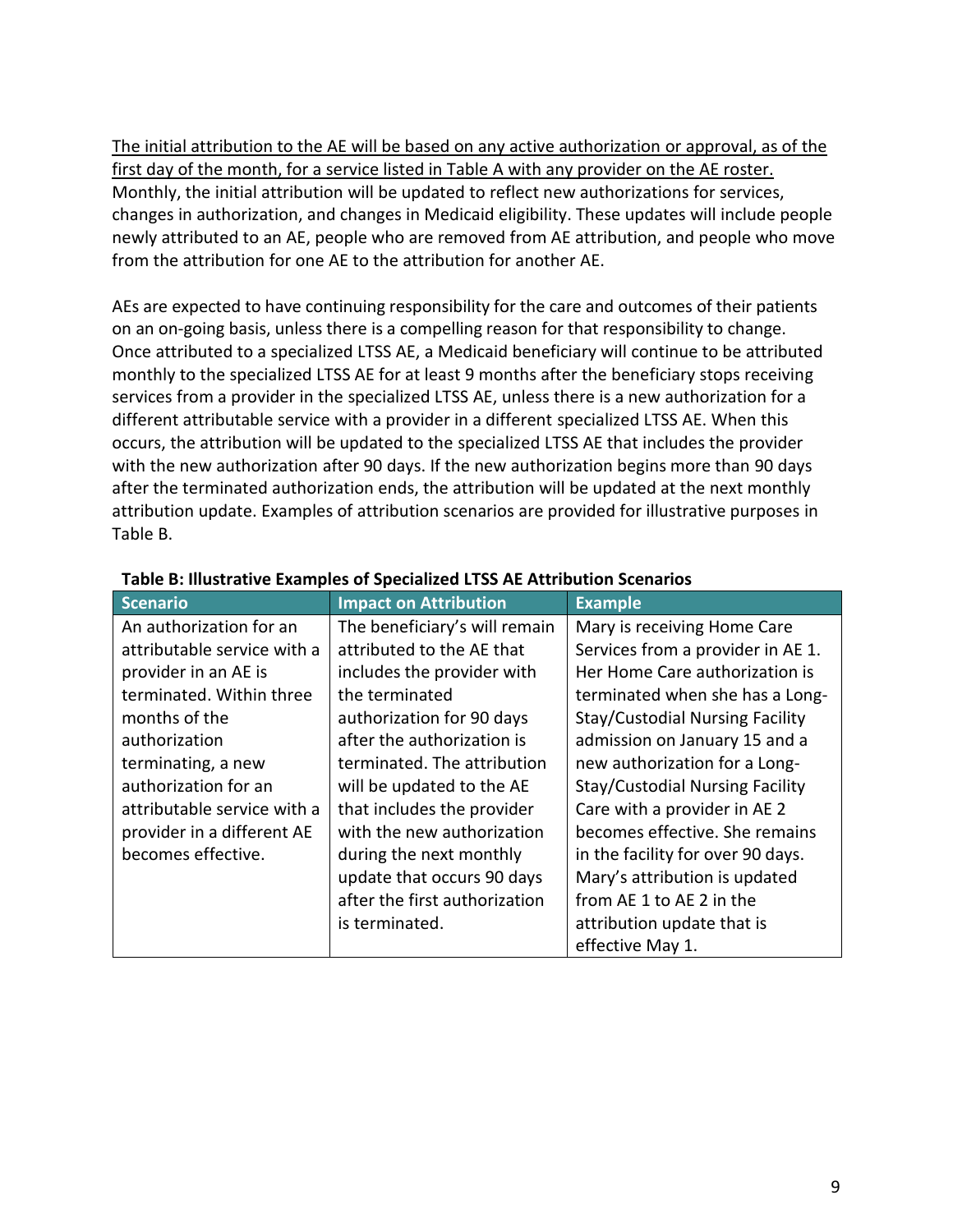| <b>Scenario</b>             | <b>Impact on Attribution</b> | <b>Example</b>                      |
|-----------------------------|------------------------------|-------------------------------------|
| An authorization for an     | The attribution will be      | Sue is receiving Adult Day Health   |
| attributable service with a | updated to the AE that       | Services from a provider in AE 3.   |
| provider in an AE is        | includes the new provider    | She stops going to this Adult Day   |
| terminated. More than       | during the next monthly      | Health Services provider on         |
| three months after the      | update that occurs after the | March 12. She begins going to       |
| authorization terminated,   | new authorization is         | another Adult Day Health            |
| a new authorization for     | effective.                   | Services Provider, which is part of |
| an attributable service     |                              | AE 4, on August 16. Sue remains     |
| with a provider in a        |                              | attributed to AE 3 until August     |
| different AE becomes        |                              | 31. Her attribution is updated      |
| effective.                  |                              | from AE 3 to AE 4 in the            |
|                             |                              | attribution update that is          |
|                             |                              | effective September 1.              |
| An authorization for an     | The beneficiary will remain  | Eduardo is receiving Home Care      |
| attributable service with a | attributed to the AE for 9   | Services from a provider in AE X.   |
| provider in an AE is        | months after the             | His Home Care authorization is      |
| terminated. There is no     | authorization is terminated. | terminated on April 20, 2018, and   |
| other active authorization  | The attribution will be      | no other authorization for an       |
| for an attributable service | updated to remove this       | attributable service is active for  |
| for more than 9 months.     | person in the next monthly   | the next 9 months. Eduardo          |
|                             | update that occurs 9 months  | remains attributed to AE X for 9    |
|                             | after the authorization is   | months after April 20, 2018. He is  |
|                             | terminated.                  | removed from AE X's attribution     |
|                             |                              | in the attribution update that is   |
|                             |                              | effective May 1, 2019.              |

#### **Table B: Illustrative Examples of Specialized LTSS AE Attribution Scenarios**

NOTE: Table B provides examples of some specialized LTSS AE attribution scenarios for illustrative purposes only. It is not intended to address all potential attribution scenarios.

Attribution to a specialized LTSS AE will be unaffected by changes in Medicaid managed care enrollment (e.g., moved from Medicaid fee-for-service to Rhody Health Options, moved from Rhody Health Options to the Medicare-Medicaid Plan), as long as the AE is contracted with the MCO/payer the beneficiary is enrolled in.

If a beneficiary has active authorizations for services from providers in different AEs at the same time, the hierarchy for attribution will be as follows:

- 1. If a beneficiary is authorized to receive Home Care Services from more than one agency, attribution will be to the AE that includes the provider authorized for the highest number of service hours. If there is a tie for the provider with the highest number of hours, attribution will be based on the provider that historically has provided the highest number of hours.
- 2. If a beneficiary is authorized to receive Adult Day Health Services and Home Care Services, attribution will be to the AE that includes the Adult Day Health provider if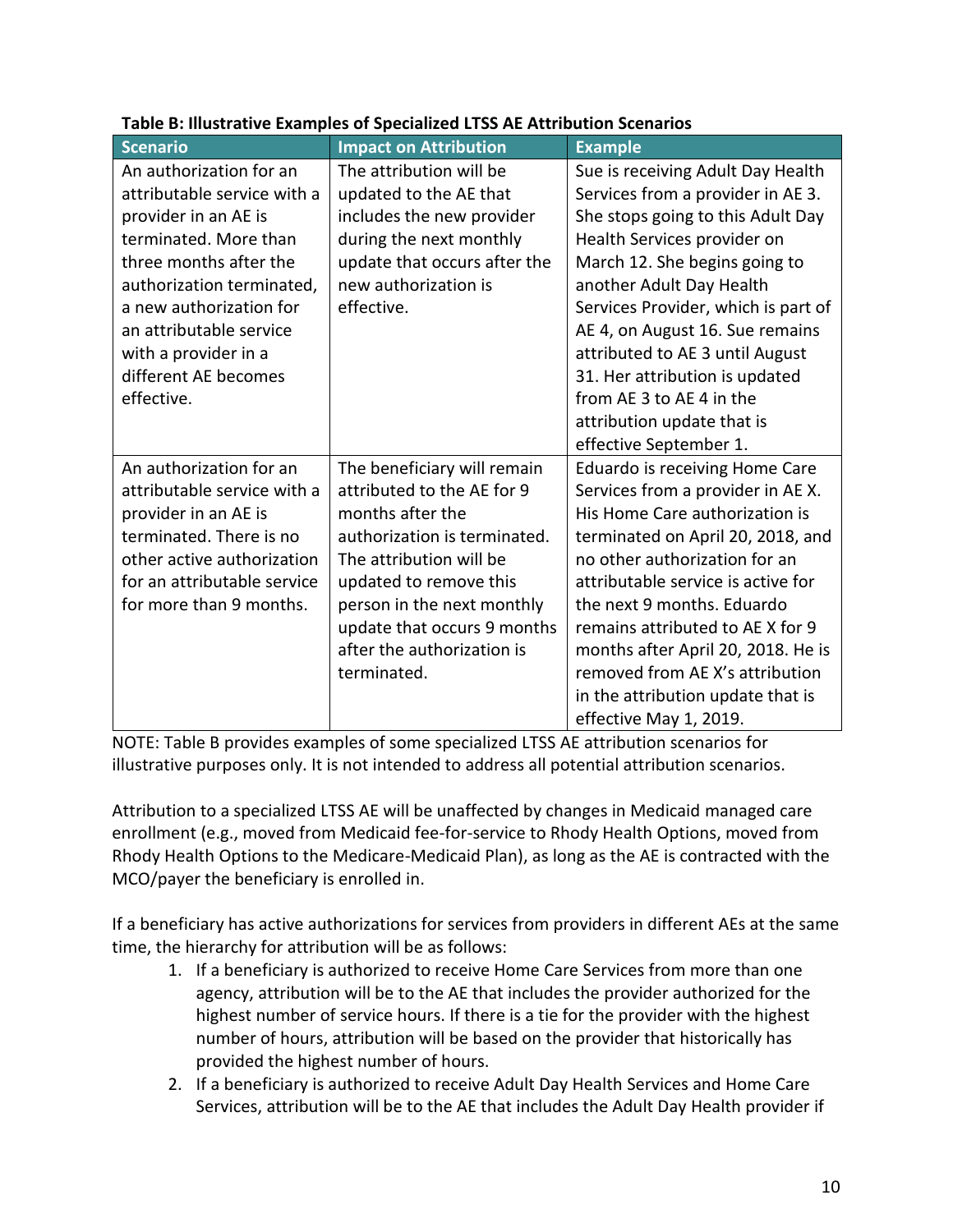the beneficiary is receiving fewer than sixteen (16) hours per week of Home Care Services from a single provider. Otherwise, attribution will be based on the AE that includes the provider with the highest number of Home Care Services.

3. If an adult beneficiary is authorized to receive Adult Day Health Services and Shared Living Services, attribution will be to the AE that includes the Shared Living provider.

These guidelines apply to both the initial attribution and the monthly updates. Due to Medicaid rules related to service use, beneficiaries should not receive Home Care Services while receiving Shared Living, Assisted Living, or Nursing Facility services or receiving Adult Day Health Services while receiving Assisted Living or Nursing Facility services. Beneficiaries should also not receive Shared Living, Assisted Living, and Nursing Facility services simultaneously. As a result, the attribution hierarchy does not address those situations. In the event that a beneficiary is identified to have overlapping authorizations for these services, the MCO and/or EOHHS will validate the authorization information and ensure appropriate assignment. Where other discrepancies in the attribution are identified, the MCO and/or EOHHS may also validate and adjust the assignment as needed on a case-by-case basis.

Figure 1 summarizes the attribution rules when beneficiaries receive specialized LTSS AE attributable services from two or more providers in different AEs at the same time.



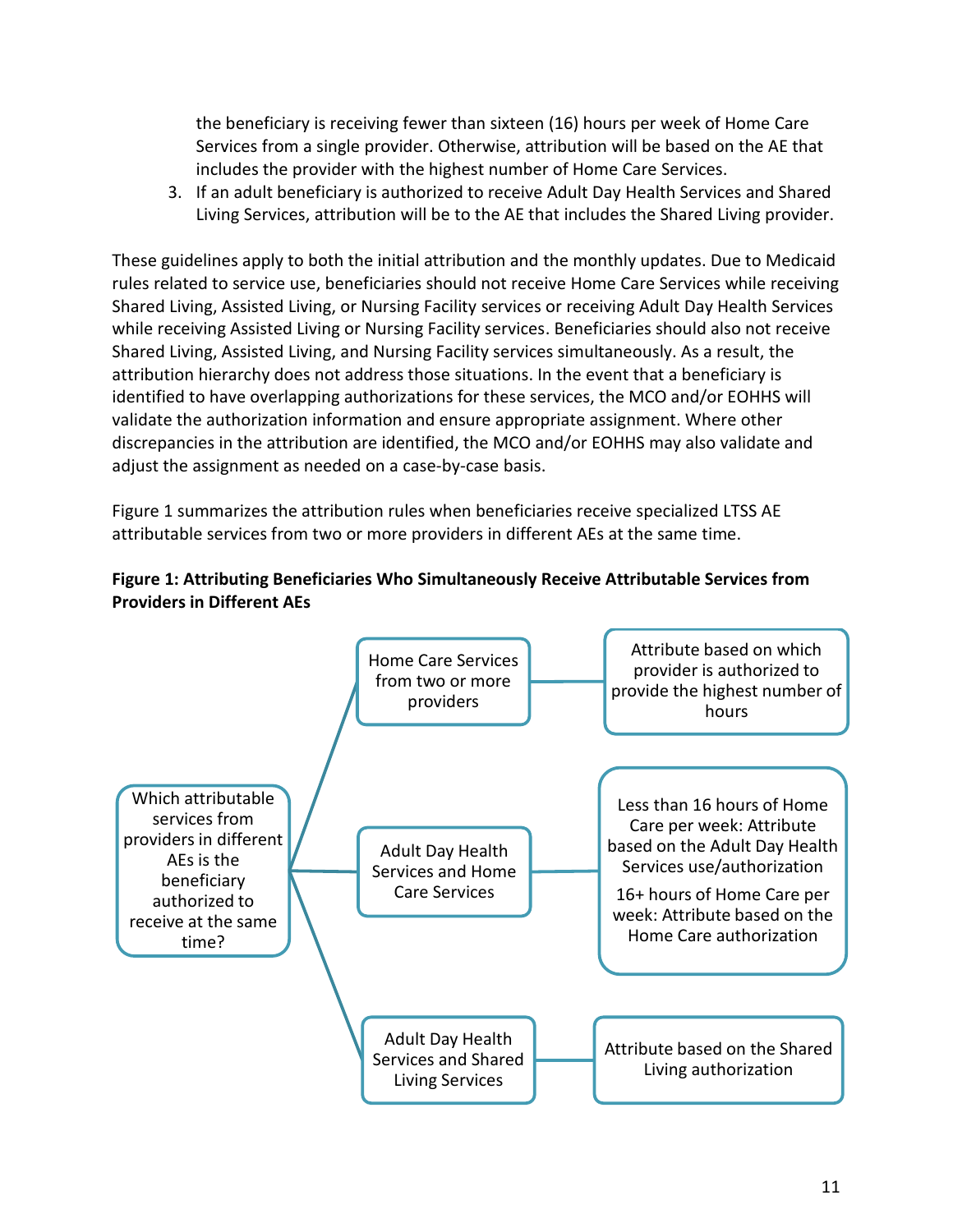NOTE: Figure 1 addresses only those scenarios in which beneficiaries receive attributable services from multiple providers simultaneously. As a result, it does not reference all types of attributable services.

#### **Step 2: Validation of the attribution**

No more than 5 calendar days after the first day of each month, each AE will receive a list of all Medicaid beneficiaries attributed to the AE from each MCO/payer. The AE will have 5 business days to identify and report any person actively receiving any of the attributable services in Table A who is not included in the attribution list. The MCO (for managed care enrolled members) and the State or its designee (for Medicaid fee-for-service beneficiaries) will validate the AE-reported information and update the attribution list as appropriate. Where other discrepancies in the attribution list are identified, the MCO/payer may also validate and adjust the assignment as needed on a case-by-case basis.

To be attributed to a specialized LTSS AE, an individual must be Medicaid eligible. He or she may be receiving services through either managed care or fee-for-service. The MCO/payer shall be required monthly to provide contracted AEs with electronic lists of attributed members, inclusive of identification of additions and deletions. These lists will be updated to reflect changes including new members, persons who have lost Medicaid eligibility, and persons whose attribution has changed pursuant to these guidelines.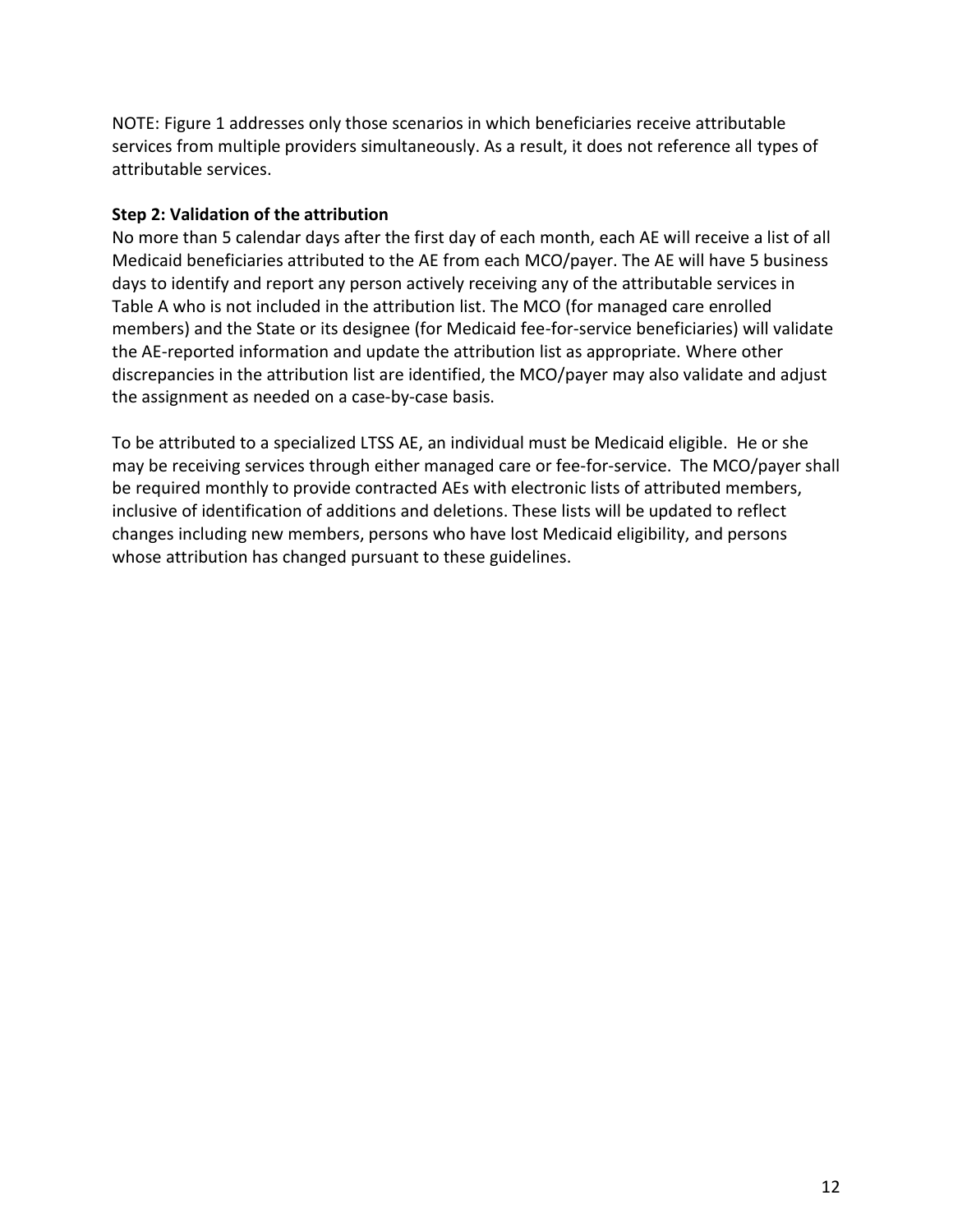# **Attachment A: Excerpts from EOHHS-MCO Contracts Regarding Assignment of Primary Care Providers**

PCP assignment by the MCOs must comply with EOHHS contractual requirements. The following excerpts from Sections 2.05.07 and 2.05.08 of EOHHS' Medicaid Managed Care Services contracts with the MCOs describe the MCOs' contractual requirements related to PCP assignment:

#### **2.05.07 Assignment of Primary Care Providers (PCPs)**

Contractor shall have written policies and procedures for assigning each of its members who have not selected a primary care provider (PCP) at the time of enrollment to a PCP. The process must include at least the following features:

- The Contractor must allow each enrollee to choose his or her health professional to the extent possible and appropriate.
- If a Medicaid-only member does not select a PCP during enrollment, Contractor shall make an automatic assignment, taking into consideration such factors as current provider relationships, language needs (to the extent they are known), member's area of residence and the relative proximity of the PCP to the member's area of residence. Contractor then must notify the member in a timely manner by telephone or in writing of his/her PCP's name, location, and office telephone number, and how to change PCPs if desired. Contractor shall auto assign members to a NCQA recognized patient centered medical home, where possible.

Notwithstanding the above, the EOHHS recognizes the importance of members enrolling in a Patient Centered Medical Homes (PCMHs) and building a relationship with the Primary Care Provider (PCP). EOHHS expects that the Contractor to autoassign to providers in a PCMH practice before auto assigning to non-PCMH providers. The Contractor will provide EOHHS with quarterly reports of the number and percent of total members assigned to PCMH sites either by auto-assignment or member choice. The Contractor is responsible for creating an auto- assignment algorithm and submitting this algorithm to EOHHS for review and approval within 90 days of the execution of this contract. Once this logic is approved by EOHHS, the health plan should operationalize this within 60 days. Contractor should consider the following when creating the algorithm: a) When auto assignment is being utilized, the Contractor must regularly monitor member panel size to ensure that providers have not exceeded their panel size; b) The provider's ability to comply with EOHHS's specified access standards, as well as the provider's ability to accommodate persons with disabilities or other special health needs must be considered during the autoassignment process; c) In the event of a full panel or access issue, the algorithm for auto assignment must allow a provider to be skipped until the situation is resolved.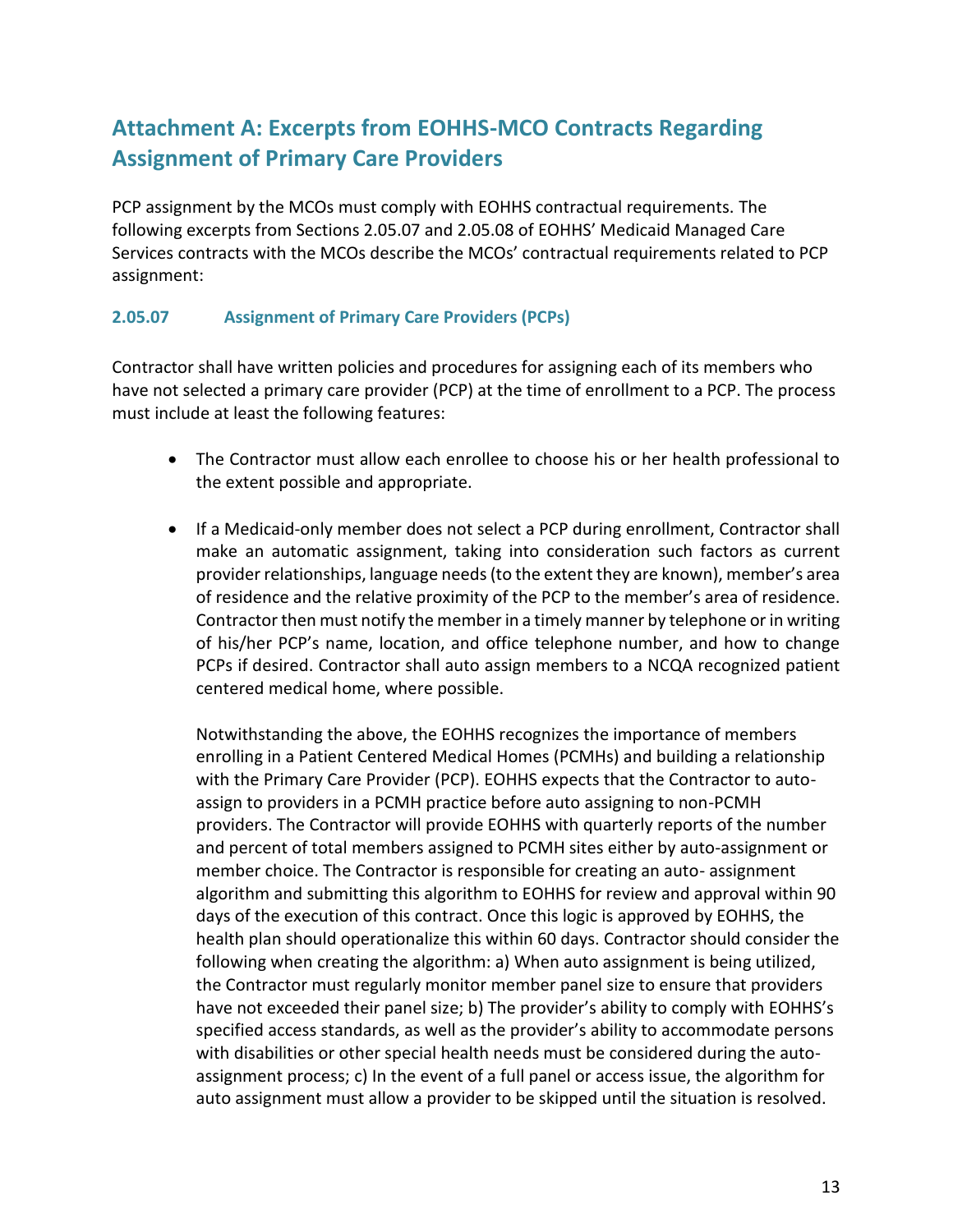Additionally, the Contractor will be required to provide registries of patients to each PCP facility where the patients are assigned, no less frequent then quarterly or at an interval defined by EOHHS.

- Contractor shall notify PCPs of newly assigned members in a timely manner.
- If a Medicaid-only member requests a change in his or her PCP, Contractor agrees to grant the request to the extent reasonable and practical and in accordance with its policies for other enrolled groups. It is EOHHS's preference that a member's reasonable request to change his or her PCP be effective the next business day.

Contractor shall make every effort to ensure a PCP is selected during the period between the notification to the Contractor by EOHHS and the effective date of the enrollee's enrollment in the Contractor's Health Plan. If a PCP has not been selected by the enrollee's effective date of enrollment, the Contractor will assign a PCP. In doing so, Contractor will review its records to determine whether the enrollee has a family member enrolled in the Contractor's Health Plan and, if so and appropriate, the family member's PCP will be assigned to the enrollee. If the enrollee does not have a family member enrolled in the Health Plan but the enrollee was previously a member of the Health Plan, the enrollee's previous PCP will be assigned by the Contractor to the enrollee, if appropriate.

#### **2.05.08 Changing PCPs**

Contractor shall have written policies and procedures for allowing members to select or be assigned to a new PCP including when a PCP is terminated from the Health Plan, or when a PCP change is ordered as part of the resolution to a formal grievance proceeding. In cases where a PCP has been terminated, Contractor must allow members to select another PCP or make a re-assignment within ten (10) calendar days of the termination effective date.